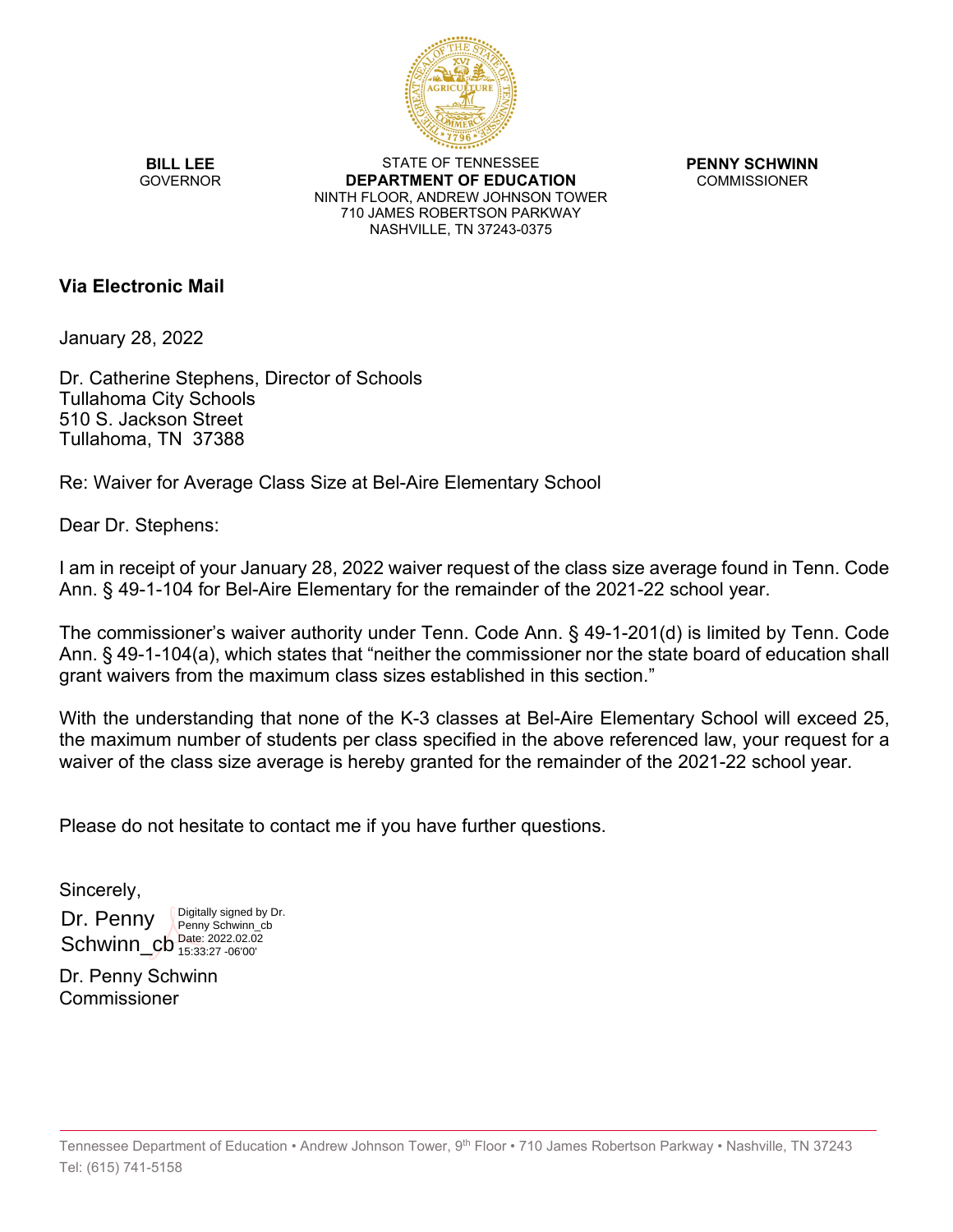Tennessee Department of Education - Office of The Commissioner



710 James Robertson Parkway - Andrew Johnson Tower, 9 Floor - Nashville, TN 37243

# **Local Education Agency Waiver Request**

Pursuant to Tennessee Code Annotated § 49-1-201(d), upon application by the local education agency for one (1) or more of its schools, the commissioner of education may waive any state board rule or statute that inhibits or hinders the LEA's ability to meet its goals or comply with its mission. Please submit completed forms to Commissioner. Schwinn@tn.gov. Following review by the commissioner, the district will be notified in writing if the waiver request is approved or denied. Unless otherwise stated, all waivers granted by the commissioner shall be granted for one year terms.

Waivers may not be granted by the commissioner for regulatory or statutory requirements related to:

- (A) Federal and state civil rights:
- (B) Federal, state and local health and safety;
- (C) Federal and state public records;
- (D) Immunizations;
- (E) Possession of weapons on school grounds;
- (F) Background checks and fingerprinting of personnel:
- (G) Federal and state special education services;
- (H) Student due process:
- (I) Parental rights;
- (J) Federal and state student assessment and accountability;
- (K) Open meetings;
- (L) Educators' due process rights;
- (M) Reductions in teachers' salaries:
- (N) Employee rights, salaries and benefits; and
- (O) Licensure of employees.

#### **Local Education Agency:**

**Tullahoma City Schools** 

School Information (if applicable):

School Name: Bel-Aire Elementary School

Street: 504 Stone Boulevard

City: Tullahoma Zip Code: 37388